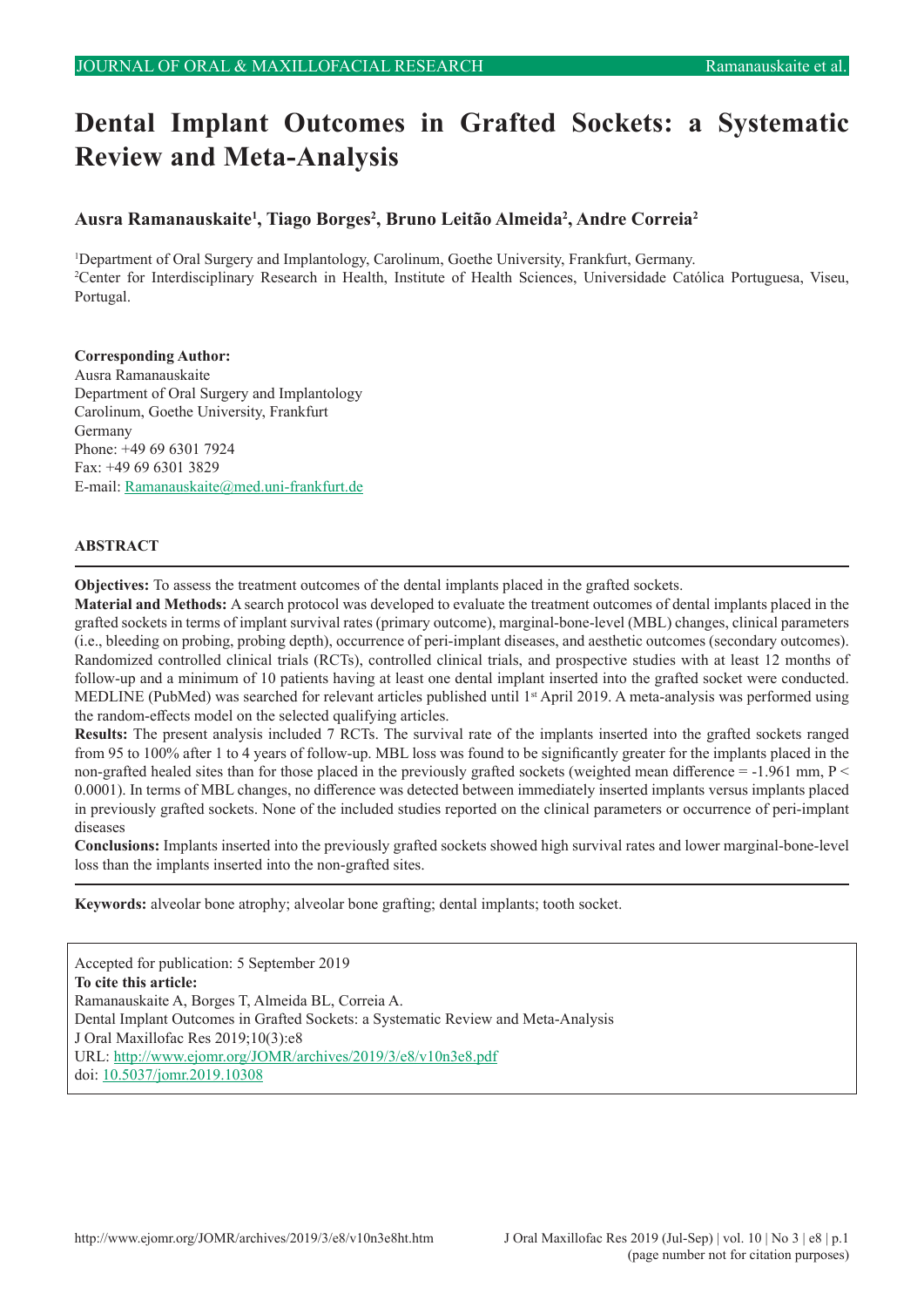### **INTRODUCTION**

Extraction of a natural tooth inevitably results in significant three-dimensional alveolar bone resorption, particularly within the first 6 months [\[1,2](#page-9-0)]. As a consequence, alveolar ridge resorption can complicate the placement of implants into prosthetically driven positions. Therefore, to limit the post extraction dimensional changes, alveolar ridge preservation therapies, which intend to preserve the ridge volume in the envelope existing at the time of extraction, have been proposed [\[3\]](#page-9-0).

The results of previous systematic reviews indicate that alveolar ridge preservation is effective at minimizing bone reduction [\[4-6](#page-9-0)]. In particular, alveolar ridge preservation performed immediately after tooth extraction were shown to result in significantly less vertical and horizontal contraction of the alveolar crest compared to the spontaneous healing [\[5\]](#page-10-0). Additionally, the beneficial effect of alveolar ridge preservation was more pronounced in the prevention of horizontal bone resorption, followed by the prevention of resorption in the vertical mid-buccal and vertical mid-lingual bone [[4](#page-9-0)[,6\]](#page-10-0).

With regard to clinical outcomes of implants placed in grafted sites, the implant survival rates following lateral bone augmentation or sinus-floor elevation with the lateral approach were reported to be high and comparable to the ones placed into native bone  $[7,8]$  $[7,8]$ . Likewise, based on previous clinical studies, implants placed simultaneously with guided bone regeneration procedures exhibited clinical performance (with respect to survival rates, marginal-bone-height, and peri-implant soft tissue parameters) similar to that of implants in non-grafted sites [\[9-11](#page-10-0)]. Moreover, lateral bone augmentation procedures were found to be associated with peri-implant tissue stability after short-term (1 to 3 year) and long-term ( $> 3$  year) follow-ups [[12\]](#page-10-0).

Until now, however, there has been limited evidence regarding the clinical outcomes of implants inserted following ridge preservation. Hence, the aim of this systematic review is to assess the existing evidence regarding the clinical outcomes of implants placed into previously grafted extraction sockets.

# **MATERIAL AND METHODS Protocol and registration**

The methods of the analysis, inclusion and exclusion criteria were specified in advance and documented in a protocol. The review was registered in PROSPERO, an international prospective register of systematic reviews.

The review protocol was developed according to the PRISMA (Preferred Reporting Items for Systematic Review and Meta-Analyses) statement [\[13](#page-10-0)].

#### **Focus question**

The following question was developed according to the population, intervention, comparison, and outcome (PICO) study design (Table 1):

What are the clinical and radiographic treatment outcomes of the dental implants placed into the grafted sockets?

#### **Information sources**

The electronic databases MEDLINE (PubMed) was searched for relevant articles published until 1<sup>st</sup> April 2019.

In MEDLINE (PubMed), the search was limited to humans, and English language. Also, a filter concerning "Article Type" was applied: controlled clinical trial, randomized controlled trial, evaluation studies, clinical study, clinical trial, comparative study, multicenter study, observational study, twin study, validation studies.

| Component             | <b>Description</b>                                                                                                                                                                                                                                                                                                                                                 |
|-----------------------|--------------------------------------------------------------------------------------------------------------------------------------------------------------------------------------------------------------------------------------------------------------------------------------------------------------------------------------------------------------------|
| <b>Population (P)</b> | Patients, older than 18 years and in good general health, requiring the placement of one or more implants in grafted<br>sockets                                                                                                                                                                                                                                    |
| Intervention (I)      | Implant placement in grafted sockets                                                                                                                                                                                                                                                                                                                               |
|                       | <b>Comparison</b> $(C)$ Implant placement in non-grafted sockets                                                                                                                                                                                                                                                                                                   |
| Outcomes $(0)$        | <b>Primary:</b> implant survival.<br>Secondary: marginal-bone-level changes (mm), clinical parameters (i.e., bleeding on probing (%), probing depth (mm),<br>occurrence of biological complications (i.e., peri-implant mucositis and/or peri-implantitis), aesthetic outcomes (pink<br>aesthetic score [PES], white aesthetic score [WES], PES/WES, Jemt's score] |
| <b>Focus</b> question | What are the clinical and radiographic treatment outcomes of the dental implants placed into the grafted sockets?                                                                                                                                                                                                                                                  |

**Table 1.** The focus question development according to the PICO study design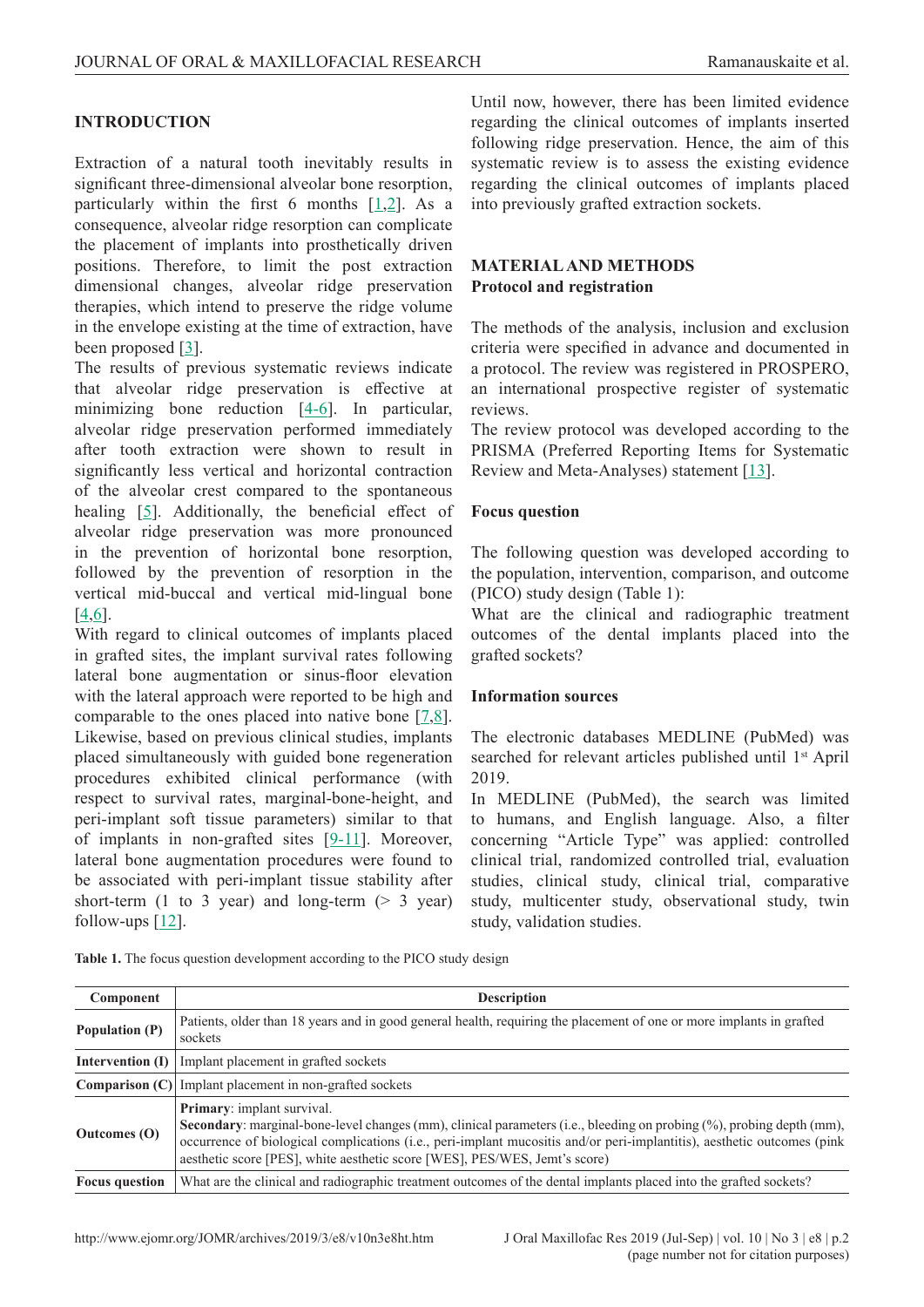In addition, a hand search was performed including reference lists of all full-text articles and the following scientific journals: "Clinical Oral Implants Research", "Clinical Implant Dentistry and Related Research", "European Journal of Oral Implantology", "Implant Dentistry", "International Journal of Oral & Maxillofacial Implants", "International Journal of Periodontics and Restorative Dentistry", "Journal of Clinical Periodontology", "Journal of Oral Implantology", "International Journal of Oral and Maxillofacial Surgery", "Journal of Periodontology", "Journal of Prosthetic Dentistry", "Open Dentistry Journal", "Journal of Implants and Advanced Clinical Dentistry".

# **Search**

The following search terms were used: (dental Implants [Mesh] OR implant) AND (bone regeneration [Mesh] OR socket preservation [Mesh] OR socket graft [Mesh] Or ridge preservation [Text word] OR augmentation [Text word]).

# **Selection of studies**

During the first literature-selection stage, the titles and abstracts of all identified studies were screened for eligibility by two independent reviewers (AR and AC).

# **Inclusion and exclusion criteria**

The following inclusion criteria were applied:

- Randomized controlled clinical trials, controlled clinical trials, and prospective studies with at least 12 months of follow-up with a minimum of 10 patients, older than 18 years old, having at least one implant inserted into the grafted socket;
- Grafting interventions performed prior to implant placement that aimed at preserving extraction sockets (i.e., procedures aimed at preserving the ridge volume within the envelope existing at the time of extraction [[3](#page-9-0)]) were included;
- Studies with screw-type titanium implants that were placed into the healed sites (type IV implant placement [\[14](#page-10-0)]);
- Studies reporting on the specified primary or secondary treatment outcome.

At the second stage, the full texts of potentially eligible articles were reviewed and evaluated according to the following exclusion criteria:

- Animal studies;
- Retrospective studies, case reports, and crosssectional studies:
- Studies in which lateral ridge augmentation

procedures and/or alveolar ridge contour augmentation and/or maxillary sinus floor elevation and/or augmentation of extraction [\[2\]](#page-9-0) sockets were performed;

• Studies reporting on lateral and/or vertical bone augmentation procedures;

• Articles published in language other than English. Differences between reviewers were resolved by discussion and consensus. The level of interexaminer agreement for the first- and second literature-selection stages was expressed by Cohen's kappa-score.

#### **Data extraction and data items**

From the selected articles fulfilling the inclusion criteria, the following data were retrieved into predefined tables:

- General information: study design, followup period, number of patients, patient-related information, including age, gender, smoking status, history of periodontitis (Table 2).
- Socket grafting procedures and implant related information: material used for socket grafting, Control group characteristics, use of systemic antibiotics, number of implants, time of implant placement, implant type, time of loading, maintenance program (Table 3).
- Treatment outcomes: implant survival, radiographic outcomes (i.e., marginal-bonelevel [MBL] changes), clinical parameters (i.e., bleeding on probing [BOP], probing depth (PD)), occurrence of biological complications (i.e., peri-implant mucositis and/or peri-implantitis), aesthetic outcomes (pink aesthetic score [PES], white aesthetic score [WES], PES/WES, Jemt's score), additional findings (Table 4).

# **Quality assessment**

The Cochrane Collaboration's tool for assessing risk of bias was used in the case of controlled clinical trials [[15\]](#page-10-0) (Table 5). In six categories (random sequence generation, allocation concealment, blinding, incomplete outcome data, selective reporting, other potential risk of bias) a rating of low, unclear or high risk of bias was performed.

# **Data synthesis**

A meta-analysis integrates the quantitative findings from separate but similar studies and provides a numerical estimate of the overall effect of interest. All meta-analyses were performed on randomized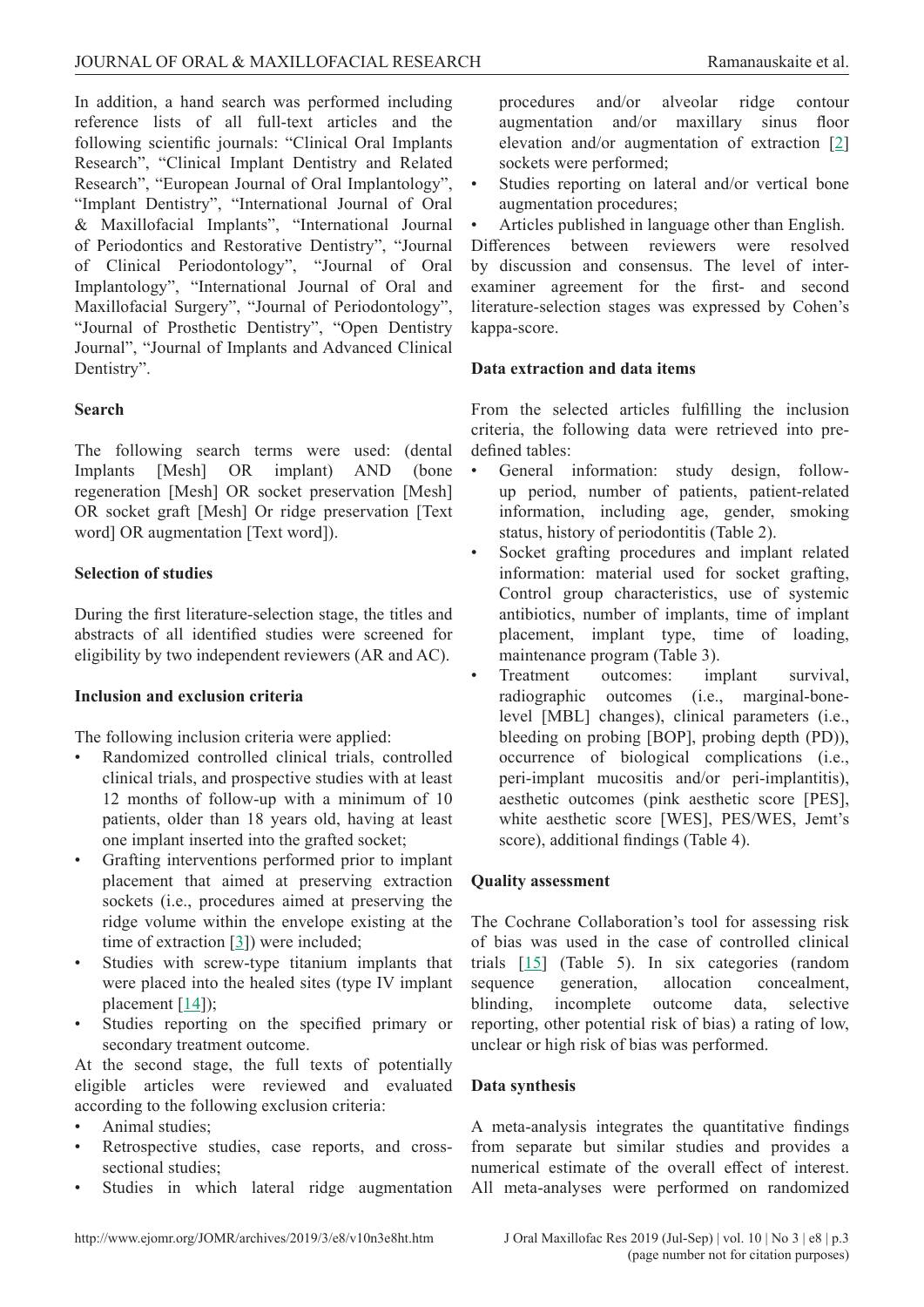#### **Table 2.** Characteristics of the included studies

| <b>Study</b>            | Year of<br>publication | <b>Study</b><br>design | Follow-<br>up period | No. of<br>patients                                           | Patient age<br>(years)                                                                  | Gender<br>(male/female)                                      | <b>Smoking status</b>                                                                                                                                                                                   | <b>History of periodontitis</b>                   |  |
|-------------------------|------------------------|------------------------|----------------------|--------------------------------------------------------------|-----------------------------------------------------------------------------------------|--------------------------------------------------------------|---------------------------------------------------------------------------------------------------------------------------------------------------------------------------------------------------------|---------------------------------------------------|--|
| Tallarico et al. [27]   | 2017                   | <b>RCT</b>             | 1.5 year             | 24 patients.<br>Test: 12;<br>Control: 12                     | 53.9 (range 37 to 67)                                                                   | 8/16                                                         | No smokers were included                                                                                                                                                                                | Untreated periodontitis was an exclusion criteria |  |
| Tallarico et al. [28]   | 2016                   | <b>RCT</b>             | 1 year               | 24 patients.<br>Test: 12;<br>Control: 12                     | Test:<br>56.2 (range 42 to 67);<br>Control:<br>51.6 (range 37 to 67)                    | 8/16                                                         | No smokers were evaluated                                                                                                                                                                               | Untreated periodontitis was an exclusion criteria |  |
| Cardaropili et al. [29] | 2015                   | <b>RCT</b>             | 1 year               | 41                                                           | 47.2 (SD 12.9)                                                                          | 24/17                                                        | <b>NR</b>                                                                                                                                                                                               | Periodontitis patients excluded                   |  |
| Barone et al. [30]      | 2012                   | <b>RCT</b>             | 3 years              | 40 patients.<br>Test: 20;<br>Control: 20                     | Range 26 to 69                                                                          | 16/24                                                        | Smokers included.<br>12 participants (30%)<br>(6 in each group) were smokers                                                                                                                            | <b>NR</b>                                         |  |
| Marconcini et al. [31]  | 2018                   | <b>RCT</b>             | 4 years              | 42 patients.<br>Test 1: 15;<br>Test 2: 14;<br>Control: 13    | 52.8 (SD 2.31)                                                                          | 17/25                                                        | <b>NR</b>                                                                                                                                                                                               | <b>NR</b>                                         |  |
| Felice et al. [32]      | 2015                   | <b>RCT</b>             | 1 year               | 50 patients.<br>Test: 25;<br>Control: 25                     | Test:<br>53.08 (range 39 to<br>72);<br>Control:<br>51.32 (range 32 to 71)               | 25/25                                                        | Test:<br>non-smokers (16);<br>up to 10 cigarettes/day $(9)$ ;<br>more than 10 cigarettes/day (0)<br>Control:<br>non-smokers (14);<br>up to 10 cigarettes/day $(8)$ ;<br>more than 10 cigarettes/day (3) | Untreated periodontitis was an exclusion criteria |  |
| Esposito et al. [33]    | 2015                   | <b>RCT</b>             | 1 year               | 106 patients.<br>Test: 52;<br>Control: 54                    | Test:<br>50 (range 30 to 72);<br>Control:<br>48 (range 28 to 70)                        | 46/60                                                        | Three groups:<br>non-smokers;<br>up to 10 cigarettes/day;<br>more 10 cigarettes/day                                                                                                                     | Untreated periodontitis was an exclusion criteria |  |
| Esposito et al. [34]    | 2017                   | <b>RCT</b>             | 1 year               | 210 patients.<br>Test: 70;<br>Control 1: 70;<br>Control 2:70 | Test:<br>55.8 (SD 11.6);<br>Control 1:<br>55.3 (SD 11);<br>Control 2:<br>53.5 (SD 13.4) | Test:<br>37/33<br>Control 1:<br>34/36<br>Control 2:<br>36/34 | Three groups:<br>non-smokers;<br>up to 10 cigarettes/day;<br>more 10 cigarettes/day                                                                                                                     | Untreated periodontitis was an exclusion criteria |  |

 $RCT =$  randomized clinical trial;  $NR =$  not reported;  $SD =$  standard deviation. All papers included systemically healthy patients.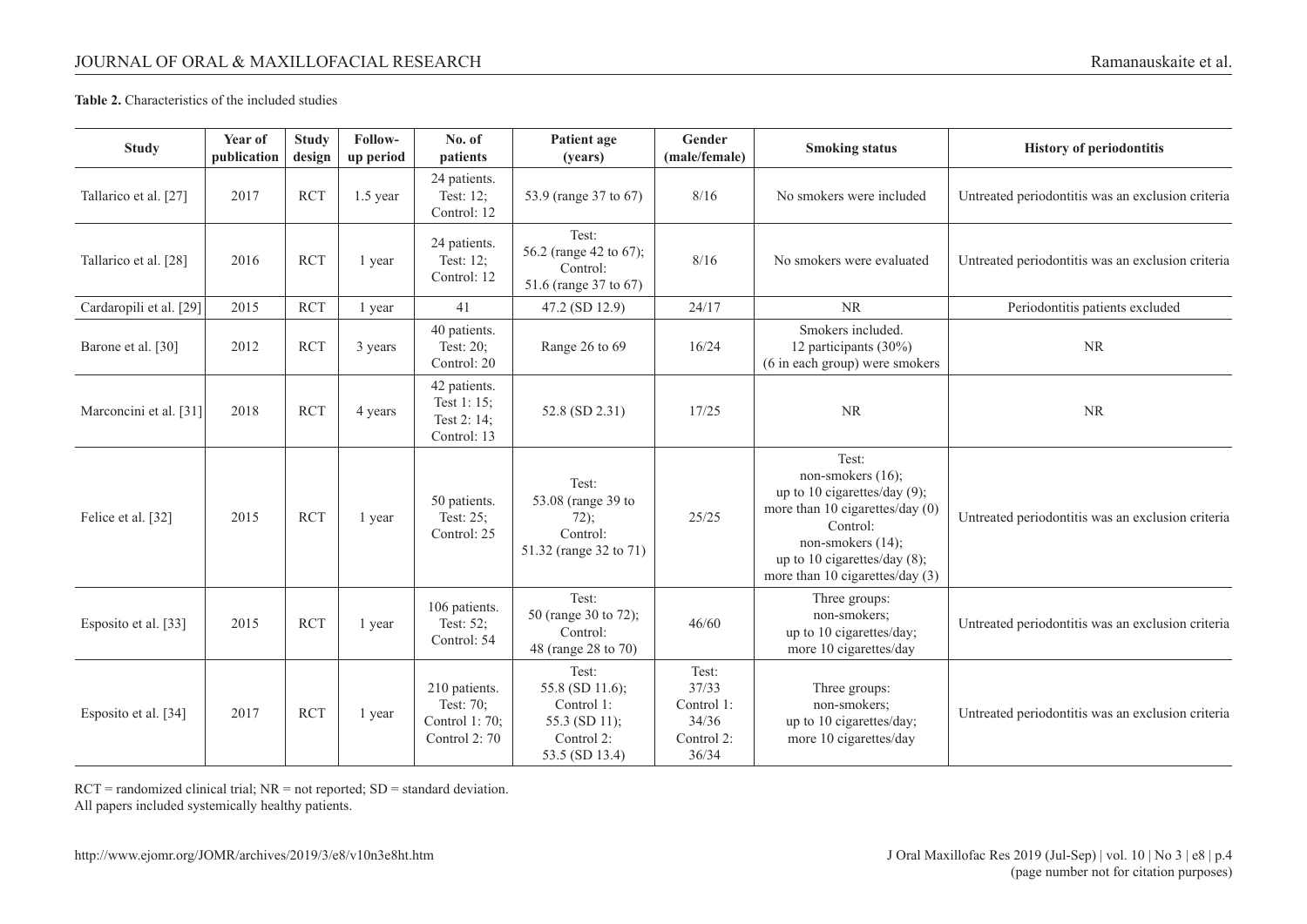<http://www.ejomr.org/JOMR/archives/2019/3/e8/v10n3e8ht.htm> J Oral Maxillofac Res 2019 (Jul-Sep) | vol. 10 | No 3 | e8 | p.5 (page number not for citation purposes)

**Table 3.** Socket preservation procedures and implant characteristics

| <b>Study</b>                 | Socket grafting materials                                                                                                                                                                                                     | Control group                                                                                                                                           | <b>Systemic antibiotics</b>                                            | No. of<br>implants                                          | Time of implant<br>placement | <b>Implant</b> type                                                                 | <b>Loading protocol</b>                                                                 | Maintenance<br>program                                           |
|------------------------------|-------------------------------------------------------------------------------------------------------------------------------------------------------------------------------------------------------------------------------|---------------------------------------------------------------------------------------------------------------------------------------------------------|------------------------------------------------------------------------|-------------------------------------------------------------|------------------------------|-------------------------------------------------------------------------------------|-----------------------------------------------------------------------------------------|------------------------------------------------------------------|
| Tallarico et al.<br>$[27]$   | Corticocancellous porcine<br>bone (GENOSS, OsteoBiol®) +<br>portice derma (OsteoBiol®)                                                                                                                                        | Immediate implants placed<br>into the sockets grafted with<br>corticocancellous porcine bone<br>$(GENOSS, OsteoBiol^*)$ +<br>portice derma (OsteoBiol®) | Prophylactic<br>preoperatively;<br>4 days postoperatively <sup>a</sup> | 24 implants.<br>Test: 12;<br>Control: 12                    | 4 months                     | Osstem® 7 mm wide                                                                   | 4 months: definitive<br>restorations                                                    |                                                                  |
| Tallarico et al.<br>$[28]$   | Corticocancellous porcine<br>bone + extracellular resorbable<br>membrane.<br>GENOSS, OsteoBiol <sup>®</sup> + portice<br>derma (OsteoBiol®)                                                                                   | Immediate implants placed<br>into the sockets grafted with<br>corticocancellous porcine bone<br>(GENOSS, OsteoBiol®) +<br>portice derma (OsteoBiol®)    | Prophylactic<br>preoperatively;<br>4 days postoperatively <sup>a</sup> | 24 implants.<br>Test: 12;<br>Control: 12                    | 4 months                     | Osstem® 7 mm wide                                                                   | 4 months: definitive<br>restorations                                                    | Recall visits<br>every 6<br>months, up to<br>1 year.             |
| Cardaropoli et al.<br>$[29]$ | Deproteinized bovine bone<br>graft (Geistlich Bio-Oss®) +<br>absorbable collagen membrane<br>(Geistlich Bio-Gide®)                                                                                                            | Implants placed in naturally<br>healed sites                                                                                                            | N <sub>o</sub>                                                         | 48 implants.<br>Test: 24;<br>Control: 24                    | 4 months                     | 4 to 5 mm diameter.<br>conical shape.<br>(Biomet/3i)                                | 4 months                                                                                | <b>NR</b>                                                        |
| Barone et al. [30]           | Corticocancellous porcine<br>bone particles (OsteoBiol®)<br>+ collagene membrane<br>(OsteoBiol <sup>®</sup> )                                                                                                                 | Implants placed in naturally<br>healed sites                                                                                                            | Prophylactic<br>preoperatively;<br>4 days postoperatively <sup>a</sup> | 40 implants.<br>Test: 20;<br>Control: 20                    | 4 months                     | 3.3 to 5 mm diameter,<br>10 to 13 mm length<br>(Sweden & Martina®)                  | 4 months                                                                                | Oral hygiene<br>every 3<br>months                                |
| Marconcini et al.<br>$[31]$  | Test 1: Collagenated<br>corticocancellous porcine<br>bone particles (OsteoBiol®)<br>+ collagene membrane<br>(OsteoBiol <sup>®</sup> )<br>Test 2: cortical porcine bone<br>$(OsteoBiol^*) + collagen$<br>membrane (OsteoBiol®) | Implants placed in naturally<br>healed sites                                                                                                            | Prophylactic<br>preoperatively;<br>4 days postoperatively <sup>a</sup> | 42 implants.<br>Test 1: 15;<br>Test 2: 14;<br>Control: 13   | 3 months                     | Diameter: NR;<br>BT Evo; Biotech                                                    | Two-stage surgery<br>4 month                                                            | Personalized<br>maintenance<br>programme<br>and recall<br>visits |
| Felice et al. [32]           | Algae-derived frios algipore<br>(Dentsply Friadent®) +<br>Geistlich Bio-Gide®                                                                                                                                                 | Immediate implant placement<br>bone-to-implant gaps filled<br>with algae-derived bone<br>substitute                                                     | Prophylactic<br>preoperatively;<br>4 days postoperatively <sup>a</sup> | 50 implants.<br>Test: 25;<br>Control: 25                    | 4 months                     | Diameter: 3.8/4.5/5.5<br>mm, length:<br>8/9.5/11/13/15 mm<br>Xive S plus, Dentsply® | Immediate restoration<br>(> 35 N);<br>4 months $(< 35$ N);<br>4 months definitive crown | Oral hygiene<br>and recall<br>visit every 6<br>months            |
| Esposito et al.<br>$[33]$    | Deproteinized bovine bone<br>$graff (Bio-Oss®) + absorbable$<br>collagen membrane (Geistlich<br>Bio-Gide®)                                                                                                                    | Immediate implant placement<br>35 implants (40%) bone-to-<br>implant gaps were filled with<br>anorganic bovine bone                                     | Prophylactic<br>preoperatively;<br>4 days postoperatively <sup>a</sup> | 106 implants.<br>Test: 54;<br>Control: 52                   | 4 months                     | Diameter: 4/5 mm<br>Length:<br>7/8.5/10/11.5/13/15 mm<br>(MegaGen®)                 | Immediate restoration<br>(> 35 N);<br>4 months $(< 35$ N);<br>4 months definitive crown | $\rm NR$                                                         |
| Esposito et al.<br>$[34]$    | Collagenated corticocancellous<br>porcine bone particles<br>$(OsteoBiol®) + resorbable$<br>membrane derived from equine<br>pericardium (OsteoBiol®)                                                                           | Control 1: immediate placed<br>implants.<br>Control 2: immediate-delayed<br>placed implants after 6 weeks<br>post extraction                            | Prophylactic<br>preoperatively;<br>4 days postoperatively <sup>®</sup> | 210 implants.<br>Test: 70:<br>Control 1:70<br>Control 2: 70 | 4 months                     | Diameter: 3.5/4.3/5<br>mm; length:<br>8.5/10/11.5/13/15 mm<br>(Nobel Biocare®)      | Two-stage surgery;<br>Loading with prov.<br>Crowns 4/6 months after<br>surgery          | Oral hygiene<br>and recall<br>visit every 6<br>months            |

a Prophylactic preoperatively 2 g amoxicillin or 600 mg clindamycin (in case of allergy); 4 days postoperatively 1 g amoxicillin or 300 mg clindamycin twice a day.

#### **Table 4.** Treatment outcomes

| <b>Study</b>            | <b>Implant survival</b><br>(%)                  | Radiographic bone<br>assessment                                                                                                                                                                                                                                      | <b>Clinical</b><br>parameters <sup>a</sup> | Peri-implant<br>diseases | Aesthetic outcomes <sup>b</sup>                                                                                                                                                        | Other findings                                                                                                                                                                                                             |  |
|-------------------------|-------------------------------------------------|----------------------------------------------------------------------------------------------------------------------------------------------------------------------------------------------------------------------------------------------------------------------|--------------------------------------------|--------------------------|----------------------------------------------------------------------------------------------------------------------------------------------------------------------------------------|----------------------------------------------------------------------------------------------------------------------------------------------------------------------------------------------------------------------------|--|
| Tallarico et al. [27]   | Test: 100%;<br>Control: 100%                    | MBL changes.<br>Test: 0.23 (SD 0.06) mm;<br>Control: $0.63$ (SD $0.31$ ) mm; P = $0.001$                                                                                                                                                                             | <b>NR</b>                                  | $\rm NR$                 | PES score.<br>Test group: 12.2 (SD 1.2);<br>Control group: 10.6 (SD 1.8); $P = 0.019$                                                                                                  |                                                                                                                                                                                                                            |  |
| Tallarico et al. [28]   | Test: 100%;<br>Control: 100%                    | MBL changes.<br>Test: 0.23 (SD 0.06) mm;<br>Control: $0.63$ (SD $0.31$ ) mm; P = $0.01$                                                                                                                                                                              | <b>NR</b>                                  | $\rm NR$                 | PES score.<br>Test group: 11.7 (SD 1.2);<br>Control group: 10.7 (SD 1.5); $P = 0.081$                                                                                                  |                                                                                                                                                                                                                            |  |
| Cardaropoli et al. [29] | Test: 100%;<br>Control: 100%                    | MBL changes.<br>Test: 0.33 (SD 0.28) mm<br>Control: $0.35$ (SD $0.27$ ) mm; $P = 0.8$                                                                                                                                                                                | <b>NR</b>                                  | <b>NR</b>                | <b>NR</b>                                                                                                                                                                              | During implant placement additional bone<br>grafting was necessary in 14 implants in Test<br>group (58.33%), $P < 0.05$ .<br>$MBL > 1$ mm during the first year:<br>Test: 1 implant;<br>Control: 2 implants ( $P = 0.98$ ) |  |
| Barone et al. [30]      | Test: 95%;<br>Control: 95%                      | MBL changes.<br>1 year:<br>Test: 0.75 (SD 0.3) mm;<br>Control: $0.76$ (SD $0.3$ ) mm; P = $0.82$<br>2 years:<br>Test: 0.83 (SD 0.2) mm;<br>Control: $0.84$ (SD $0.2$ ) mm; $P = 0.66$<br>3 years:<br>Test: 1 (SD 0.2) mm;<br>Control: $1.02$ (SD 0.3) mm; $P = 0.52$ | <b>NR</b>                                  | <b>NR</b>                | <b>NR</b>                                                                                                                                                                              | During implant placement additional bone<br>grafting was necessary in 13 implants in the Test<br>group and 10 in the Control group ( $P = 0.02$ )                                                                          |  |
| Marconcini et al. [31]  | Test 1: 100%;<br>Test 2: 100%;<br>Control: 100% | MBL changes.<br>Test 1: 1.14 (SD 0.23) mm;<br>Test 2: 1.13 (SD 0.29) mm;<br>Control: 1.95 (SD 0.07) mm.<br>Significantly higher in control group<br>(P < 0.001)                                                                                                      | <b>NR</b>                                  | $\rm NR$                 | PES score.<br>Test 1: 9.42 (SD 0.75);<br>Test 2: 8.53 (SD 1.18);<br>Control: 6.07 (SD 1.89).<br>Significantly higher in Test 1 compared to<br>Test 2 and Control groups ( $P = 0.02$ ) | During implant placement additional bone<br>grafting was necessary in 6 implants in the<br>Control group                                                                                                                   |  |
| Felice et al. [32]      | Test: 100%;<br>Control: 92%                     | MBL changes.<br>Test 0.19 (SD 0.1) mm;<br>Control 0.13 (SD 0.09) mm; $P < 0.001$                                                                                                                                                                                     | <b>NR</b>                                  | $\rm NR$                 | PES score.<br>Test group: 12.22;<br>Control group: $12.78$ ; $P = 0.09$                                                                                                                |                                                                                                                                                                                                                            |  |
| Esposito et al. [33]    | Test: 100%;<br>Control: 96%                     | MBL changes.<br>Test: 0.27 (SD 0.14) mm;<br>Control: 0.13 (SD 0.16) mm.<br>Significantly higher for the test<br>implants ( $P < 0.036$ )                                                                                                                             | <b>NR</b>                                  | <b>NR</b>                | PES score.<br>Test group 12.8 (SD 1.4);<br>Control group: 13 (SD 1.5); $P = 0.615$                                                                                                     |                                                                                                                                                                                                                            |  |
| Esposito et al. [34]    | Test: 98%;<br>Control 1: 94%;<br>Control 2: 94% | MBL loss.<br>Test: 0.31 (SD 0.16) mm;<br>Control 1: 0.25 (SD 0.17) mm;<br>Control 2: 0.29 (SD 0.14) mm.<br>Significantly higher for the test<br>implants ( $P < 0.0001$ )                                                                                            | <b>NR</b>                                  | $\rm NR$                 | PES score.<br>Test group: 11.78 (SD 1.1);<br>Control 1: 12.52 (SD 1.08);<br>Control 2: 12.49 (SD 0.96); P < 0.0001                                                                     |                                                                                                                                                                                                                            |  |

a Clinical parameters: probing depth, bleeding on probing, mucosal recession.

b Aesthetic outcomes: papilla index, PES (pink aesthetic score).

MBL = marginal-bone-level; PES = pink aesthetic score (mean value); SD = standard deviation; NR = not reported.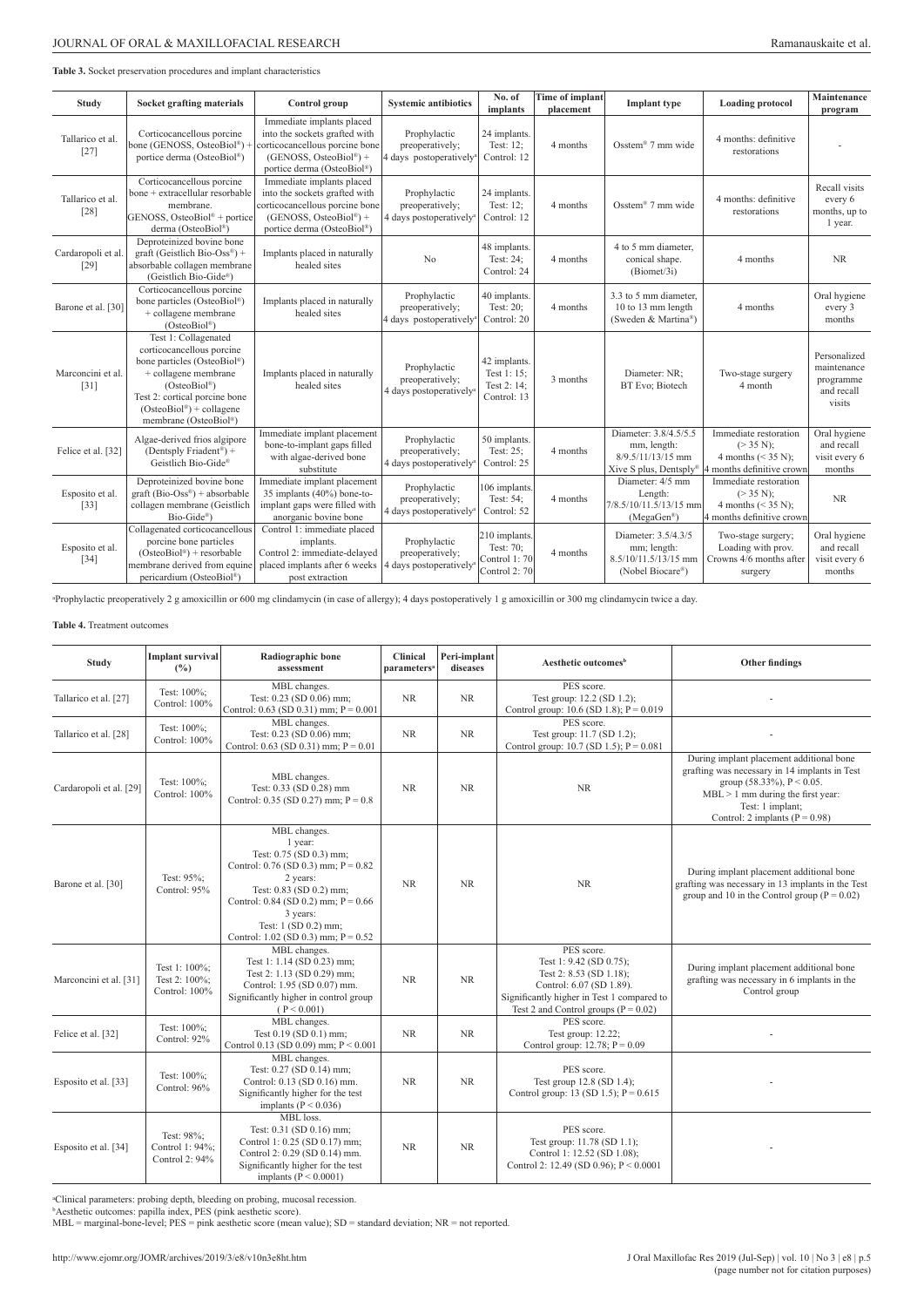| <b>Study</b>            | Random<br>sequence<br>generation | <b>Allocation</b><br>concealment | Blinding | Incomplete<br>outcome<br>data | <b>Selective</b><br>reporting | <b>Other</b><br>bias | <b>Summary</b><br>assessment |
|-------------------------|----------------------------------|----------------------------------|----------|-------------------------------|-------------------------------|----------------------|------------------------------|
| Tallarico et al. [27]   | Low                              | Low                              | Low      | Low                           | Low                           | Low                  | Low                          |
| Cardaropoli et al. [29] | Low                              | Unclear                          | Unclear  | Low                           | Low                           | Low                  | Unclear                      |
| Barone et al. [30]      | Unclear                          | Low                              | Low      | Low                           | Low                           | Low                  | Low                          |
| Marconcini et al. [31]  | Low                              | Low                              | Unclear  | Low                           | Low                           | Unclear              | Low                          |
| Felice et al. [32]      | Low                              | Unclear                          | Unclear  | Low                           | Low                           | High                 | Unclear                      |
| Esposito et al. [33]    | Low                              | Low                              | Low      | Low                           | Low                           | Unclear              | Low                          |
| Esposito et al. [34]    | Low                              | High                             | Low      | Low                           | Low                           | Unclear              | Low                          |

**Table 5.** Assessment of the risk of bias for included controlled clinical studies

controlled clinical trials that reported the clinical outcomes of non-surgical periodontitis treatment utilizing different adjunctive antiseptics.

Thus, each study provided estimates of outcome measures. The goal was to obtain global estimates of these measures and to test whether they differed significantly. Global estimates of a proportion can be obtained by simply pooling together the data from each study. However, a test for significance cannot be applied to such pooled data, as these studies are heterogeneous with respect to study population and treatment protocol. Therefore, individual trials were pooled, and the weighted mean differences for the MBL changes, together with their 95% confidence intervals (CIs), were calculated. Under the fixedeffects model, it is assumed that all studies come from a general population and that the size is not significantly different among the different trials. This assumption was tested by the heterogeneity test using the Cochran Q statistics. We considered that in our case the random-effects model (the Der Simonian and Liard method) [[16\]](#page-10-0) was more appropriate to use since it took into account both the random variation within the studies and the variation among different studies. Later findings indicated the fixed-effects model might be invalid. Indeed, the random-effects model tended to give a more conservative estimate (i.e, with a wider CI), but the results from the 2 models usually agreed well.

# **RESULTS Search results**

The initial electronic search resulted in the identification of 115 titles. Following the evaluation of titles and abstracts, 99 publications were excluded (Cohens kappa =  $0.927$ ). The remaining 16 full-text articles were evaluated. The reasons for exclusion were as follows: (i) studies included  $\leq 10$  patients in the Test group [[17-19\]](#page-10-0), did not assess the outcomes of dental implants  $[20,21]$  $[20,21]$  $[20,21]$  $[20,21]$ , follow-up period < 1 year [\[22-26](#page-10-0)]. Finally, 8 articles were included into the analysis (Figure 1).

#### **Characteristics of the included studies**

The included studies are described in Tables 1 to 3. Two of the studies involved the same patient sample that was evaluated at different followup periods  $[27,28]$  $[27,28]$  $[27,28]$  $[27,28]$ , therefore, a total of 7 original clinical investigations were included. All of them were designed as randomized controlled trials with a follow-up period ranging from 1 to 4 years. Control group participants in 3 of the studies had implants placed into naturally healed sites [[29-31\]](#page-11-0). In the remaining 4 investigations Control group participants were treated with immediately placed implants  $[27,32-34]$  $[27,32-34]$  or were inserted 6 weeks post extraction [\[34](#page-11-0)]. Additionally, in the latter 4 investigations, immediate implants were inserted either into grafted sockets [\[27\]](#page-11-0) or the gap between the implant and the bone was filled with a bone-fill material [[32-34\]](#page-11-0).

This systematic review pooled data collected from 512 patients (243 men, 270 women). All investigations included systemically healthy patients with a mean age range of 42.7 to 55.8 years. Smokers were included in 4 of the studies [[30,32-34\]](#page-11-0). Smoking habit was an exclusion criteria in one investigation [\[27](#page-11-0)] and patient smoking status was not reported in two of the studies [\[29,31](#page-11-0)]. In 5 of the 7 studies, untreated periodontitis  $[27,32-34]$  $[27,32-34]$  or a history of periodontitis [[29](#page-11-0)] was an exclusion criteria. Patients' periodontal status was not reported in two studies [\[30,31](#page-11-0)] (Table 2).

Socket grafting in all seven studies involved guided bone regeneration concept with the use of bone substitute material covered with a barrier membrane (Table 3). As a bone substitute, either xenogenous (six studies) or alloplastic (one study) bone-filler particles were used. As a barrier membrane, either collagen membranes (in five studies), porcine derma (one study) or a pericardium membrane (one study)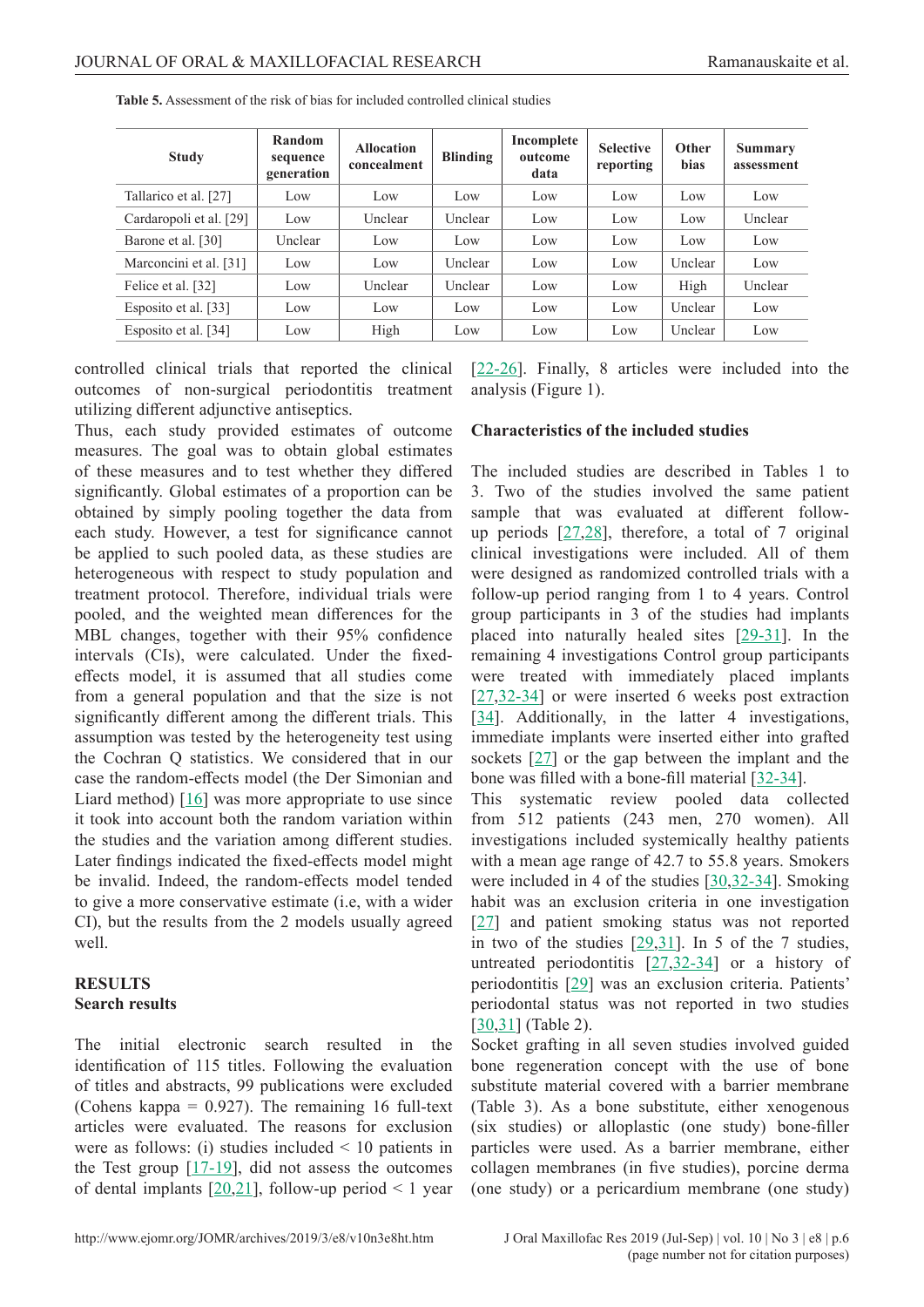

Figure 1. PRISMA 2009 flow diagram.

were used. In all but one study [[29\]](#page-11-0), all patients received prophylactic antibiotics preoperatively and continuously 4 to 6 days postoperatively (Table 4).

Of the total of 520 implants included, 232 were inserted into the previously grafted sockets (3 to 7 months following the grafting) (test), fiftyseven were inserted into the naturally healed sites, and 231 were placed immediately (or 6 week post extraction) after tooth extraction (controls). The diameter of the implants ranged from 3.3 to 5.5 mm, and one investigation included only implants with a diameter of 7 mm  $[27]$  $[27]$ . In 5 of the studies, patients were enrolled into either a personalized or regular maintenance program with 3- to 6-month intervals [[27,30,32,34\]](#page-11-0).

The assessment of risk of bias in the included randomized trials is presented in Table 5. A low risk of bias was noted in 5 studies according to 4 (3 studies), 5 (2 studies) or all 6 domains (1 study) [\[27,30,31,33](#page-11-0),[34](#page-11-0)]. The remaining 2 studies were judged to have an unclear risk of bias based on 2 ('allocation concealment' and 'blinding') domains [\[29,32](#page-11-0)].

#### *The reported clinical outcomes of the implants*

Implant survival, which was defined as a primary outcome, ranged from 95 to 100% for the Test group implants and from 92 to 100% for the implants in the Control groups (Table 4).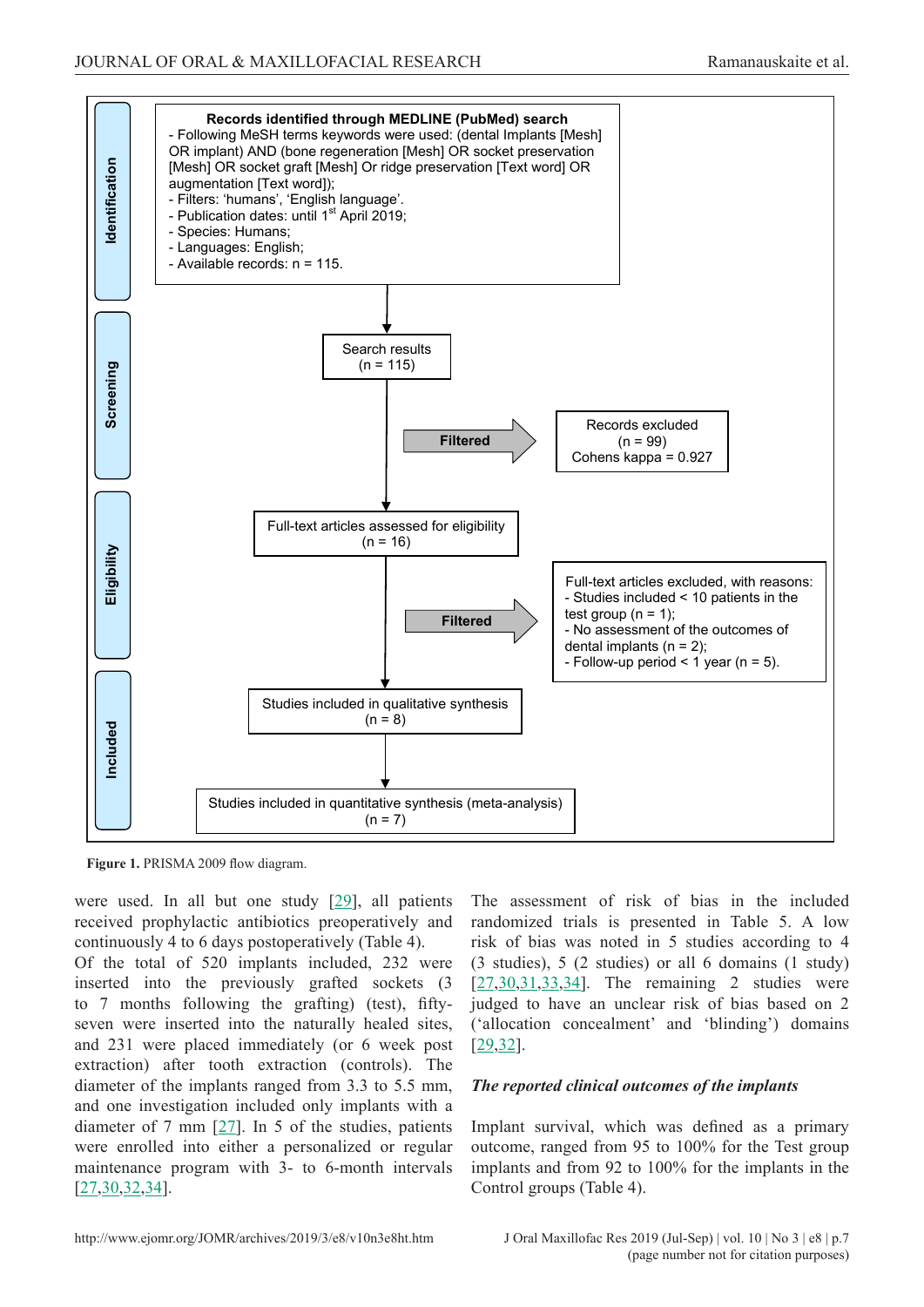The mean MBL changes were reposted in all 7 investigations included. Two of them revealed no significant difference between the implants placed into the naturally healed sites or the previously grafted sockets [[29,30\]](#page-11-0). In contrast, a single study reported higher MBL loss for the implants placed into the naturally healed sites versus grafted sockets [\[31](#page-11-0)]. In five investigations where immediate implants were the Control group, three of them found significantly higher MBL resorption for the implants placed into previously grafted sockets, compared to the immediately inserted ones [[32-34\]](#page-11-0). Contradictory findings were reported by Tallarico et al.  $[27]$  $[27]$  $[27]$ , where immediately placed implants experienced significantly higher rates of the MBL loss.

A pink aesthetic score (PES) was reported in five of the included studies  $[27,31-34]$  $[27,31-34]$ . In two of them, no difference was noted between the implants placed into the grafted sockets or immediately placed ones [[32,33\]](#page-11-0), whereas one study reported significantly higher PES scores for the immediately inserted implants  $[34]$ . Conversely, two investigations found superior soft tissue measurements for the implants placed into the healed, previously grafted sockets, compared to the immediately placed ones [\[27](#page-11-0)] and implants placed into the naturally healed sites [\[31](#page-11-0)]. Additionally, it has to be pointed out that none of the included studies reported the clinical parameters (i.e., BOP, PD) or the occurrence of peri-implant diseases (i.e., peri-implant mucositis or peri-implantitis). Moreover, three of the investigations revealed that additional bone grafting procedures were more often necessary around the implants placed into the naturally healed sites, compared to the previously grafted post extraction sockets [\[29-31](#page-11-0)]. Two of these studies found this difference to be statistically significant [[29](#page-11-0),[30\]](#page-11-0).

#### *Meta-analysis*

A meta-analysis was conducted to assess MBL changes in the following groups:

- Implants placed in the grafted sockets ( $n = 73$ ) implants) vs. implants inserted into the nongrafted bone ( $n = 57$  implants).
- Implants placed in the grafted sockets (159) implants) vs. immediately placed implants (231 implants).

The results showed significantly higher marginal bone loss for the implants in previously non-grafted healed sites than for the ones placed in the grafted sockets (weighted mean difference (WMD) =  $-1.961$ ,  $95\%$ confidence interval [CI] [-3.793 to -0.13]; degrees of freedom  $\text{[df]} = 3$ ; heterogeneity test  $\text{[Q]} = 54.36$ ;

 $P < 0.0001$ ) (Figure 2).

The comparison between implants in the grafted sockets vs. immediate implant placement (or 6 weeks post extraction) demonstrated no significant difference between the two implant groups (WMD =  $0.194$ ,  $95\%$ CI [-0.342 to 0.731];  $df = 4$ ;  $Q = 28.29$ ;  $P < 0.0001$ ) (Figure 3).

#### **DISCUSSION**

The aim of the present systematic review was to investigate the clinical performance of the implants placed in the previously grafted sockets. The included clinical studies presented methodological differences in terms of the variables assessed to measure the outcomes, and the Control groups (immediate implant placement vs. implants in the healed non-grafted sites).

Based on the included 7 randomized clinical trials, the implants' survival rates ranged between 95% and 100% after 1 to 4 years of implant placement, with no significant differences between implants placed into previously augmented sockets and those inserted into the spontaneously healed sites. These findings corroborate the survival rates noted for the implants placed into the laterally augmented alveolar ridge sites (78.2 to 100%) [\[35](#page-11-0)] and for implants inserted into the laterally augmented sinuses (88.6 to 100%) [\[8\]](#page-10-0). Furthermore, the implant-survival rates following socket grafting were within the range of those previously reported for implants placed in pristine sites (93.2 to 100%) [[7](#page-10-0)].

The present meta-analysis points toward significantly higher MBL loss for the implants in previously nongrafted healed sites than for implants placed in grafted sockets. Furthermore, the 3 studies included in the meta-analysis revealed that additional bonegrafting procedures were often required during implant placement at the sites without previous socket grafting  $[29-31]$  $[29-31]$ . These findings are comparable with the results of the previous metaanalysis, in which implant placement without bone augmentation resulted in significantly higher radiographic marginal bone loss compared to at the sites where dehiscence-type defects were augmented using a xenograft bone substitute and a collagen membrane  $[36]$  $[36]$ . However, out of three studies included in the present quantitative analysis, significant differences in terms on the MBL changes were reported in the investigation with the longest follow-up period (4 years [[31\]](#page-11-0) versus 1 [[29\]](#page-11-0) and 3 years [[30\]](#page-11-0)). Therefore, the follow-up period might be a critical factor in the treatment outcomes.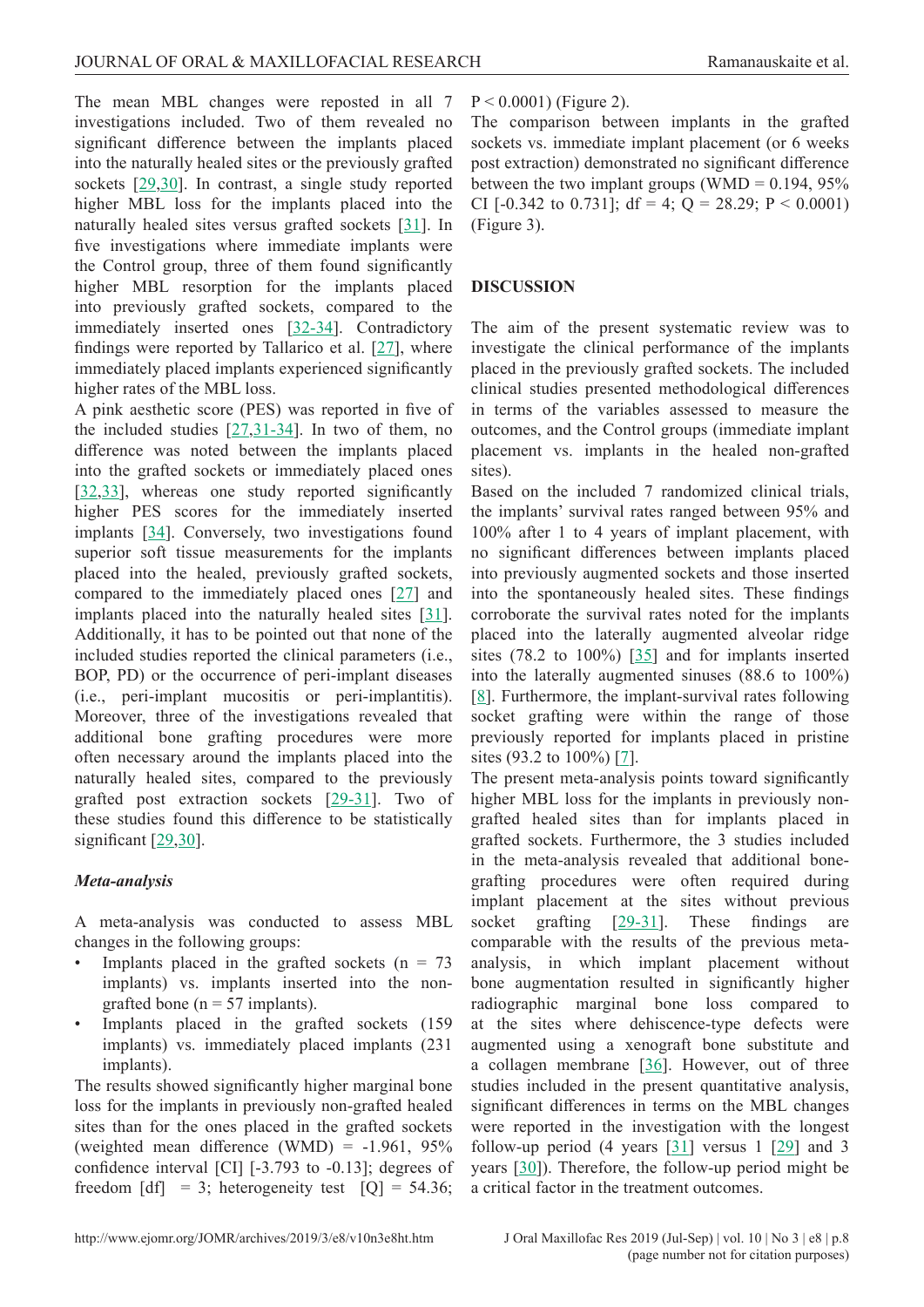

**Figure 2.** Forest plot of odds ratio (95% CI) for marginal bone level changes between the implants placed in the grafted sockets and implants inserted in previously non-grafted sites. CI = confidence interval; SMD = standardized mean difference; N1 = implants placed in the grafted sockets;  $N2$  = implants inserted in previously non-grafted sites; df = degrees of freedom; Q = heterogeneity test.



**Figure 3.** Forest plot of odds ratio (95% CI) for marginal-bone-level changes between the implants placed in grafted sockets and immediate implant placement. CI = confidence interval; SMD = standardized mean difference; N1 = implants placed in grafted sockets; N2 = immediate implant placement;  $df = degrees of freedom$ ;  $Q = heterogeneity test$ .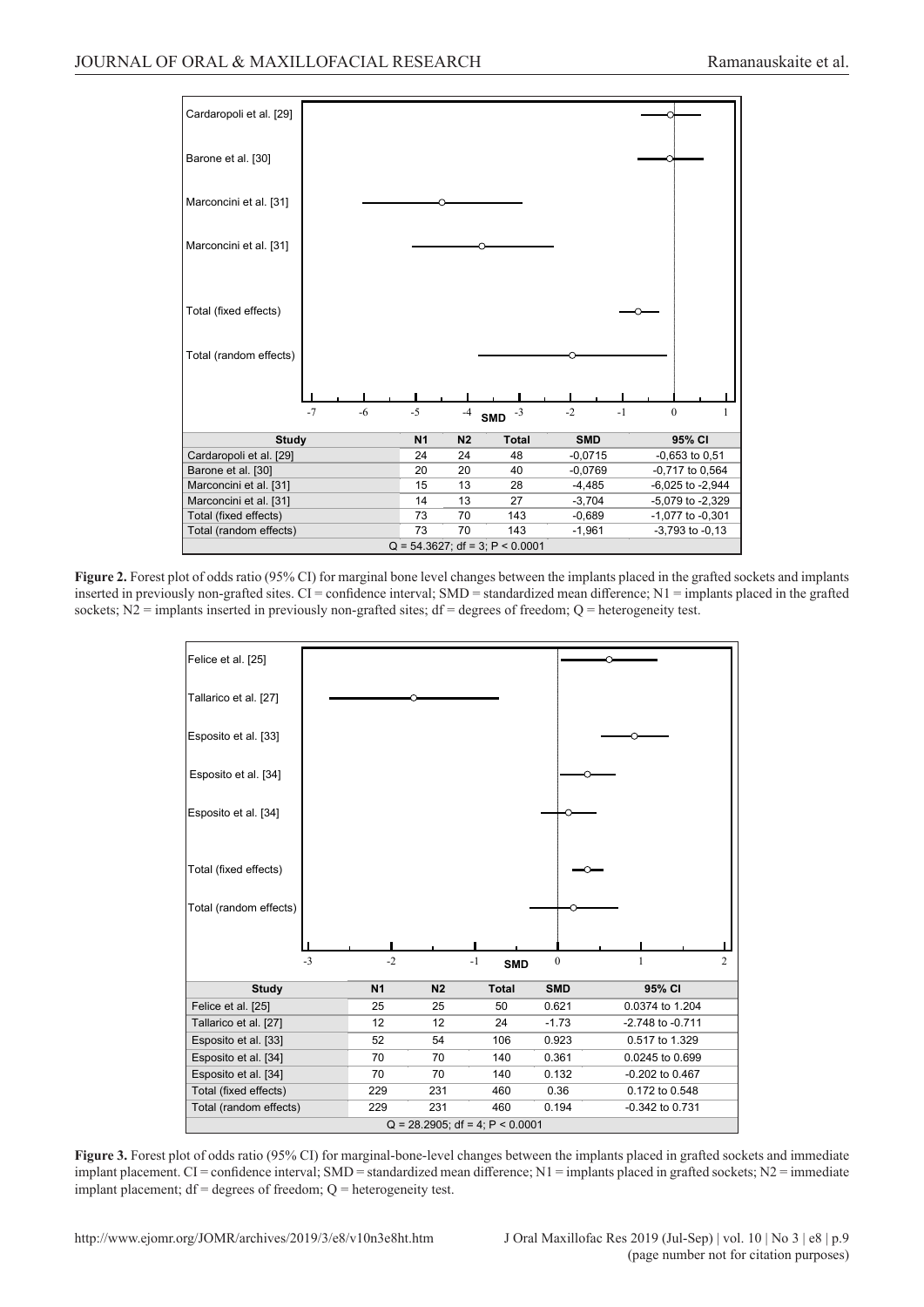<span id="page-9-0"></span>Further comparison of the MBL changes between implants in the grafted sockets vs. immediate implant placement demonstrated no significant difference between the two approaches. Similar results were obtained in a previous systematic review, in which implant placement into fresh extraction sockets versus delayed implants into healed sockets resulted in comparable MBL changes [\[37](#page-11-0)]. However, among the 4 investigations included in the present metaanalysis, an inconsistency regarding the treatment outcomes was noted. Specifically, while Tallarico et al. [\[27](#page-11-0)] found significantly higher MBL loss for the immediately inserted implants over those placed into the healed and previously grafted sockets, the remaining investigations reported significantly higher MBL for the implants in the latter group (i.e., with delayed implants in the previously grafted sockets) [[32-34\]](#page-11-0).

The soft-tissue changes around the implants were assessed by PES score in 5 of the included studies  $[27,31-34]$  $[27,31-34]$ . Again, inconsistency existed among the results of the included studies. In particular, while 2 studies found superior PES scores for the implants placed into the healed, previously grafted sockets [[27\]](#page-11-0) and implants placed into the naturally healed sites [[31\]](#page-11-0) as compared to the immediately placed ones, Esposito et al. [\[34\]](#page-11-0) contrarily presented significantly better soft-tissue outcomes for the immediately inserted implants. The latter study corroborates the results of the previous 3-year clinical investigations, which found superior soft-tissue outcomes (PES scores) for the immediately placed and immediately restored implants, as compared to the conventionally restored implants installed in to the healed sites [\[38](#page-11-0)]. The authors noticed that superior aesthetic outcomes could be expected in young patients ( $\leq$  30 years) with implants in central incisor/cuspid areas and in the presence of bone recontouring [[38\]](#page-11-0).

Contradictory findings exist regarding the timing of implant placement and soft-tissue treatment outcomes.

A recent prospective clinical investigation reported no significant difference in PES values between the immediate and conventional implant placement after 1- and 8 years of follow-up [\[39](#page-11-0)]. This observation is supported by the 2 included studies in the present analysis that revealed comparable soft-tissue outcomes for the immediate and delayed implant placement  $[32,33]$  $[32,33]$ .

Recently, a meta-analysis has found the comparable prevalence of peri-implant mucositis and periimplantitis as well as implant loss for dental implants placed in either native or augmented sites (including vertical and/or horizontal ridge augmentation) at both the patient and implant levels [[40](#page-11-0)]. In the present analysis, however, none of the studies reported the clinical parameters or the occurrence of biological implant complications, which prevents comparison with the previous investigations.

#### **CONCLUSIONS**

In terms of survival rates, placing dental implants in previously grafted sockets is a predictable treatment option. Differences could be found for the periimplant marginal-bone-level changes when compared with the implants placed into the non-grafted sites. Other objective quantitative methods must be considered in future studies to assess the peri-implant tissue changes that occur over time using different treatment approaches, in terms of the timing of grafting procedures and of implant placement.

# **ACKNOWLEDGMENTS AND DISCLOSURE STATEMENTS**

The authors report no conflicts of interest related to the present review.

#### **REFERENCES**

- 1. Schropp L, Wenzel A, Kostopoulos L, Karring T. Bone healing and soft tissue contour changes following singletooth extraction: a clinical and radiographic 12-month prospective study. Int J Periodontics Restorative Dent. 2003 Aug;23(4):313-23. [Medline: [12956475\]](http://www.ncbi.nlm.nih.gov/pubmed/12956475)
- 2. Lang NP, Pun L, Lau KY, Li KY, Wong MC. A systematic review on survival and success rates of implants placed immediately into fresh extraction sockets after at least 1 year. Clin Oral Implants Res. 2012 Feb;23 Suppl 5:39-66. [Medline: [22211305\]](http://www.ncbi.nlm.nih.gov/pubmed/22211305) [doi: [10.1111/j.1600-0501.2011.02372.x\]](https://doi.org/10.1111/j.1600-0501.2011.02372.x)
- 3. Hämmerle CH, Araújo MG, Simion M; Osteology Consensus Group 2011. Evidence-based knowledge on the biology and treatment of extraction sockets. Clin Oral Implants Res. 2012 Feb;23 Suppl 5:80-2. [Medline: [22211307\]](http://www.ncbi.nlm.nih.gov/pubmed/22211307) [doi: [10.1111/j.1600-0501.2011.02370.x](https://doi.org/10.1111/j.1600-0501.2011.02370.x)]
- 4. Avila-Ortiz G, Chambrone L, Vignoletti F. Effect of alveolar ridge preservation interventions following tooth extraction: A systematic review and meta-analysis. J Clin Periodontol. 2019 Jun;46 Suppl 21:195-223. [Medline: [30623987\]](http://www.ncbi.nlm.nih.gov/pubmed/30623987)  $\left[$ doi:  $\frac{10.1111}{\left| \text{cpe}.13057 \right|}$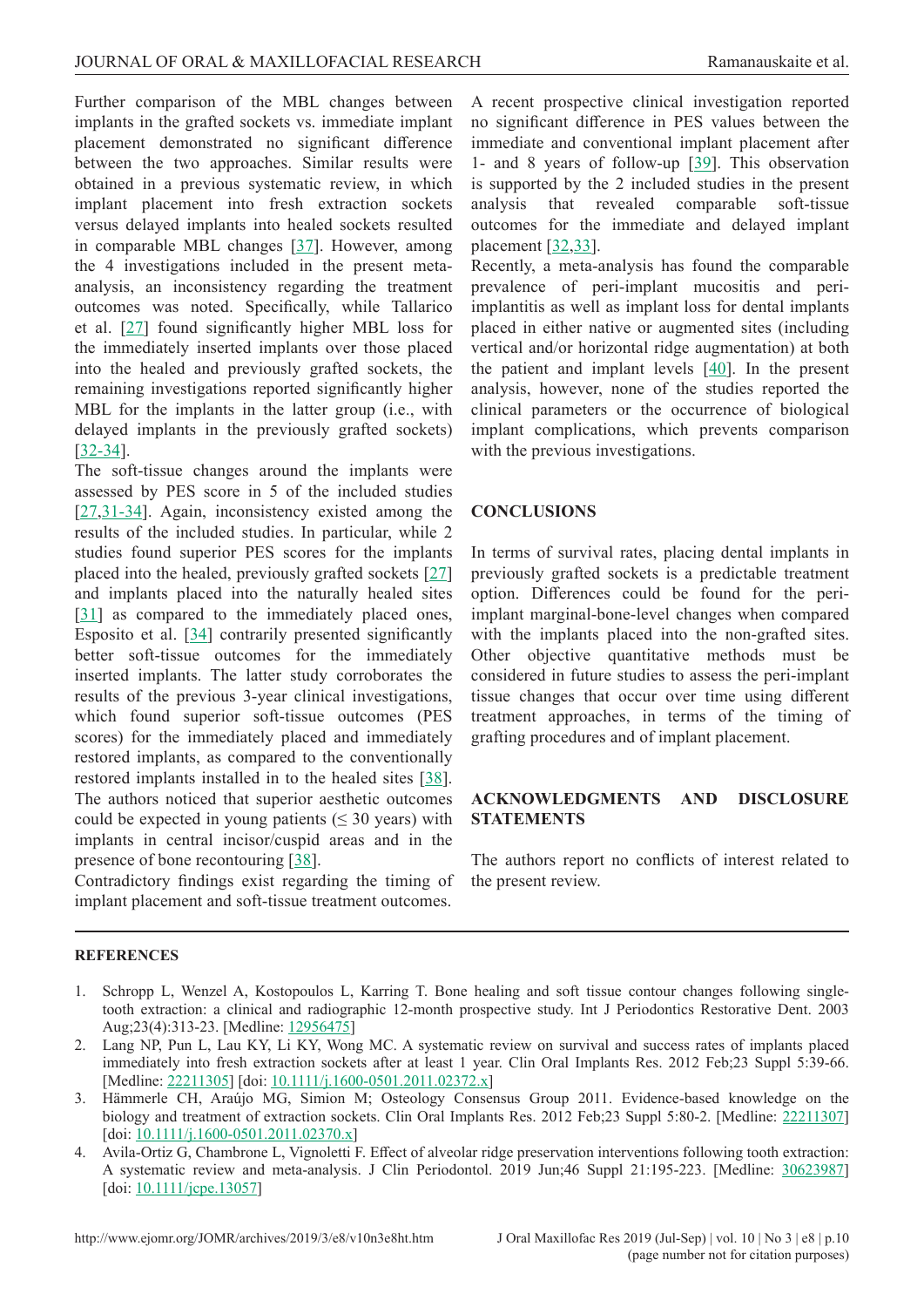- <span id="page-10-0"></span>5. Vignoletti F, Matesanz P, Rodrigo D, Figuero E, Martin C, Sanz M. Surgical protocols for ridge preservation after tooth extraction. A systematic review. Clin Oral Implants Res. 2012 Feb;23 Suppl 5:22-38. [Medline: [22211304\]](http://www.ncbi.nlm.nih.gov/pubmed/22211304) [doi: [10.1111/j.1600-0501.2011.02331.x](https://doi.org/10.1111/j.1600-0501.2011.02331.x)]
- 6. Avila-Ortiz G, Elangovan S, Kramer KW, Blanchette D, Dawson DV. Effect of alveolar ridge preservation after tooth extraction: a systematic review and meta-analysis. J Dent Res. 2014 Oct;93(10):950-8. [Medline: [24966231\]](http://www.ncbi.nlm.nih.gov/pubmed/24966231) [PMC free article: [4293706](http://www.ncbi.nlm.nih.gov/pmc/articles/PMC4293706)] [doi: [10.1177/0022034514541127](https://doi.org/10.1177/0022034514541127)]
- 7. Donos N, Mardas N, Chadha V. Clinical outcomes of implants following lateral bone augmentation: systematic assessment of available options (barrier membranes, bone grafts, split osteotomy). J Clin Periodontol. 2008 Sep;35(8 Suppl):173-202. [Medline: [18724850\]](http://www.ncbi.nlm.nih.gov/pubmed/18724850) [doi: [10.1111/j.1600-051X.2008.01269.x\]](https://doi.org/10.1111/j.1600-051X.2008.01269.x)
- 8. Raghoebar GM, Onclin P, Boven GC, Vissink A, Meijer HJA. Long-term effectiveness of maxillary sinus floor augmentation: A systematic review and meta-analysis. J Clin Periodontol. 2019 Jun;46 Suppl 21:307-318. [Medline: [30624789\]](http://www.ncbi.nlm.nih.gov/pubmed/30624789) [doi: [10.1111/jcpe.13055](https://doi.org/10.1111/jcpe.13055)]
- 9. Benic GI, Bernasconi M, Jung RE, Hämmerle CH. Clinical and radiographic intra-subject comparison of implants placed with or without guided bone regeneration: 15-year results. J Clin Periodontol. 2017 Mar;44(3):315-325. [Medline: [27978603\]](http://www.ncbi.nlm.nih.gov/pubmed/27978603) [doi: [10.1111/jcpe.12665](https://doi.org/10.1111/jcpe.12665)]
- 10. Benić GI, Jung RE, Siegenthaler DW, Hämmerle CH. Clinical and radiographic comparison of implants in regenerated or native bone: 5-year results. Clin Oral Implants Res. 2009 May;20(5):507-13. [Medline: [19302239\]](http://www.ncbi.nlm.nih.gov/pubmed/19302239) [doi: [10.1111/j.1600-0501.2008.01583.x\]](https://doi.org/10.1111/j.1600-0501.2008.01583.x)
- 11. Zumstein T, Billström C, Sennerby L. A 4- to 5-year retrospective clinical and radiographic study of Neoss implants placed with or without GBR procedures. Clin Implant Dent Relat Res. 2012 Aug;14(4):480-90. [Medline: [20491824\]](http://www.ncbi.nlm.nih.gov/pubmed/20491824) [doi: [10.1111/j.1708-8208.2010.00286.x\]](https://doi.org/10.1111/j.1708-8208.2010.00286.x)
- 12. Schwarz F, Giannobile WV, Jung RE; Groups of the 2nd Osteology Foundation Consensus Meeting. Evidence-based knowledge on the aesthetics and maintenance of peri-implant soft tissues: Osteology Foundation Consensus Report Part 2-Effects of hard tissue augmentation procedures on the maintenance of peri-implant tissues. Clin Oral Implants Res. 2018 Mar;29 Suppl 15:11-13. [Medline: [29498125\]](http://www.ncbi.nlm.nih.gov/pubmed/29498125) [doi: [10.1111/clr.13109\]](https://doi.org/10.1111/clr.13109)
- 13. Liberati A, Altman DG, Tetzlaff J, Mulrow C, Gøtzsche PC, Ioannidis JP, Clarke M, Devereaux PJ, Kleijnen J, Moher D. The PRISMA statement for reporting systematic reviews and meta-analyses of studies that evaluate health care interventions: explanation and elaboration. J Clin Epidemiol. 2009 Oct;62(10):e1-34. [Medline: [19631507\]](http://www.ncbi.nlm.nih.gov/pubmed/19631507) [doi: [10.1016/j.jclinepi.2009.06.006](https://doi.org/10.1016/j.jclinepi.2009.06.006)]
- 14. Hämmerle CH, Chen ST, Wilson TG Jr. Consensus statements and recommended clinical procedures regarding the placement of implants in extraction sockets. Int J Oral Maxillofac Implants. 2004;19 Suppl:26-8. [Medline: [15635943\]](http://www.ncbi.nlm.nih.gov/pubmed/15635943)
- 15. Moher D, Liberati A, Tetzlaff J, Altman DG; PRISMA Group. Preferred reporting items for systematic reviews and meta-analyses: the PRISMA statement. J Clin Epidemiol. 2009 Oct;62(10):1006-12. [Medline: [19631508\]](http://www.ncbi.nlm.nih.gov/pubmed/19631508) [doi: 10.1016/*j.jclinepi.2009.06.005*]
- 16. Der Simonian R, Kacker R. Random-effects model for meta-analysis of clinical trials: an update. Contemp Clin Trials. 2007 Feb;28(2):105-14. [Medline: [16807131\]](http://www.ncbi.nlm.nih.gov/pubmed/16807131) [doi: [10.1016/j.cct.2006.04.004\]](https://doi.org/10.1016/j.cct.2006.04.004)
- 17. Kutkut A, Andreana S, Monaco E Jr. Clinical and radiographic evaluation of single-tooth dental implants placed in grafted extraction sites: a one-year report. J Int Acad Periodontol. 2013 Oct;15(4):113-24. [Medline: [24364175\]](http://www.ncbi.nlm.nih.gov/pubmed/24364175)
- 18. Kutkut A, Andreana S, Kim HL, Monaco E Jr. Extraction socket preservation graft before implant placement with calcium sulfate hemihydrate and platelet-rich plasma: a clinical and histomorphometric study in humans. J Periodontol. 2012 Apr;83(4):401-9. [Medline: [21861639](http://www.ncbi.nlm.nih.gov/pubmed/21861639)] [doi: [10.1902/jop.2011.110237\]](https://doi.org/10.1902/jop.2011.110237)
- 19. Heinemann F, Hasan I, Schwahn C, Bourauel C, Mundt T. Bone level change of extraction sockets with Bio-Oss collagen and implant placement: a clinical study. Ann Anat. 2012 Nov;194(6):508-12. [Medline: [22244384\]](http://www.ncbi.nlm.nih.gov/pubmed/22244384) [doi: [10.1016/j.aanat.2011.11.012\]](https://doi.org/10.1016/j.aanat.2011.11.012)
- 20. Barone A, Borgia V, Covani U, Ricci M, Piattelli A, Iezzi G. Flap versus flapless procedure for ridge preservation in alveolar extraction sockets: a histological evaluation in a randomized clinical trial. Clin Oral Implants Res. 2015 Jul;26(7):806-13. [Medline: [24580835](http://www.ncbi.nlm.nih.gov/pubmed/24580835)] [doi: [10.1111/clr.12358](https://doi.org/10.1111/clr.12358)]
- 21. Scheyer ET, Schupbach P, McGuire MK. A histologic and clinical evaluation of ridge preservation following grafting with demineralized bone matrix, cancellous bone chips, and resorbable extracellular matrix membrane. Int J Periodontics Restorative Dent. 2012 Oct;32(5):543-52. [Medline: [22754902\]](http://www.ncbi.nlm.nih.gov/pubmed/22754902)
- 22. Deli G, Petrone V, De Risi V, Tadic D, Zafiropoulos GG. Longitudinal implant stability measurements based on resonance frequency analysis after placement in healed or regenerated bone. J Oral Implantol. 2014 Aug;40(4):438-47. [Medline: [25106008\]](http://www.ncbi.nlm.nih.gov/pubmed/25106008) [doi: [10.1563/AAID-JOI-D-12-00014](https://doi.org/10.1563/AAID-JOI-D-12-00014)]
- 23. van Kesteren CJ, Schoolfield J, West J, Oates T. A prospective randomized clinical study of changes in soft tissue position following immediate and delayed implant placement. Int J Oral Maxillofac Implants. 2010 May-Jun;25(3):562-70. [Medline: [20556256\]](http://www.ncbi.nlm.nih.gov/pubmed/20556256)
- 24. Mahesh L, Narayan T, Kostakis G, Shukla S. Periotest values of implants placed in sockets augmented with calcium phosphosilicate putty graft: a comparative analysis against implants placed in naturally healed sockets. J Contemp Dent Pract. 2014 Mar 1;15(2):181-5. [Medline: [25095840\]](http://www.ncbi.nlm.nih.gov/pubmed/25095840) [doi: [10.5005/jp-journals-10024-1511\]](https://doi.org/10.5005/jp-journals-10024-1511)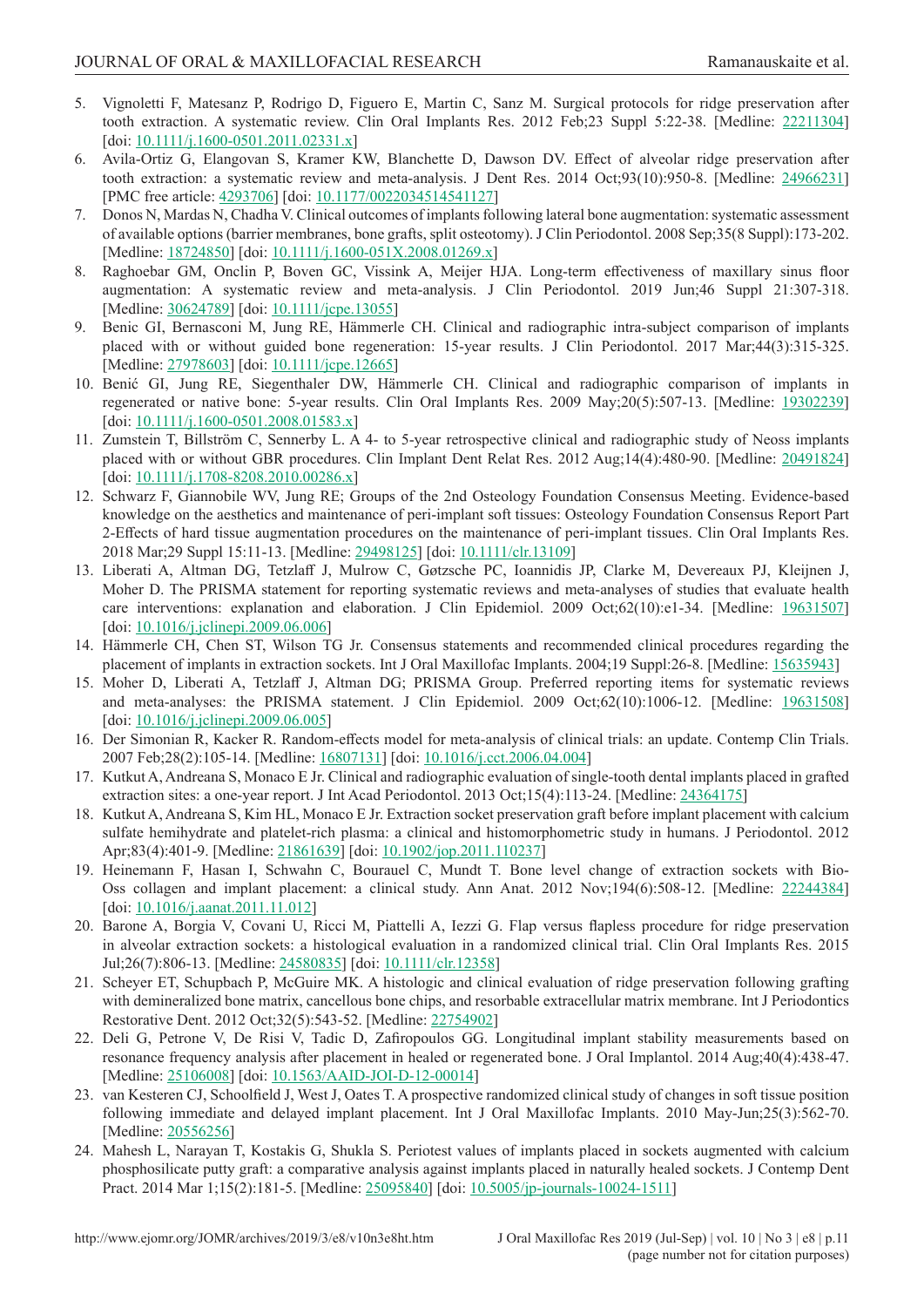- <span id="page-11-0"></span>25. Felice P, Soardi E, Piattelli M, Pistilli R, Jacotti M, Esposito M. Immediate non-occlusal loading of immediate postextractive versus delayed placement of single implants in preserved sockets of the anterior maxilla: 4-month postloading results from a pragmatic multicentre randomised controlled trial. Eur J Oral Implantol. 2011 Winter;4(4):329-44. [Medline: [22282730\]](http://www.ncbi.nlm.nih.gov/pubmed/22282730)
- 26. Pang C, Ding Y, Zhou H, Qin R, Hou R, Zhang G, Hu K. Alveolar ridge preservation with deproteinized bovine bone graft and collagen membrane and delayed implants. J Craniofac Surg. 2014 Sep;25(5):1698-702. [Medline: [25148644\]](http://www.ncbi.nlm.nih.gov/pubmed/25148644) [doi: [10.1097/SCS.0000000000000887\]](https://doi.org/10.1097/SCS.0000000000000887)
- 27. Tallarico M, Xhanari E, Pisano M, Gatti F, Meloni SM. Molar replacement with 7 mm-wide diameter implants: to place the implant immediately or to wait 4 months after socket preservation? 1 year after loading results from a randomized controlled trial. Eur J Oral Implantol. 2017;10(2):169-178. [Medline: 28555207]
- 28. Tallarico M, Xhanari E, Pisano M, De Riu G, Tullio A, Meloni SM. Single post-extractive ultra-wide 7 mm-diameter implants versus implants placed in molar healed sites after socket preservation for molar replacement: 6-month post-loading results from a randomised controlled trial. Eur J Oral Implantol.2016;9(3):263-275. [Medline: [27722224\]](http://www.ncbi.nlm.nih.gov/pubmed/27722224)
- 29. Cardaropoli D, Tamagnone L, Roffredo A, Gaveglio L. Evaluation of Dental Implants Placed in Preserved and Nonpreserved Postextraction Ridges: A 12-Month Postloading Study. Int J Periodontics Restorative Dent. 2015 Sep-Oct;35(5):677-85. [Medline: [26357697\]](http://www.ncbi.nlm.nih.gov/pubmed/26357697) [doi: [10.11607/prd.2309\]](https://doi.org/10.11607/prd.2309)
- 30. Barone A, Orlando B, Cingano L, Marconcini S, Derchi G, Covani U. A randomized clinical trial to evaluate and compare implants placed in augmented versus non-augmented extraction sockets: 3-year results. J Periodontol. 2012 Jul;83(7): 836-46. [Medline: [22141358](http://www.ncbi.nlm.nih.gov/pubmed/22141358)] [doi: [10.1902/jop.2011.110205\]](https://doi.org/10.1902/jop.2011.110205)
- 31. Marconcini S, Giammarinaro E, Derchi G, Alfonsi F, Covani U, Barone A. Clinical outcomes of implants placed in ridgepreserved versus nonpreserved sites: A 4-year randomized clinical trial. Clin Implant Dent Relat Res. 2018 Dec;20(6): 906-914. [Medline: [30307130](https://www.ncbi.nlm.nih.gov/pubmed/30307130)] [doi: [10.1111/cid.12682](https://doi.org/10.1111/cid.12682)]
- 32. Felice P, Pistilli R, Barausse C, Trullenque-Eriksson A, Esposito M. Immediate non-occlusal loading of immediate postextractive versus delayed placement of single implants in preserved sockets of the anterior maxilla: 1-year post-loading outcome of a randomised controlled trial. Eur J Oral Implantol. 2015 Winter;8(4):361-72. [Medline: [26669546\]](https://www.ncbi.nlm.nih.gov/pubmed/26669546)
- 33. Esposito M, Barausse C, Pistilli R, Jacotti M, Grandi G, Tuco L, Felice P. Immediate loading of post-extractive versus delayed placed single implants in the anterior maxilla: outcome of a pragmatic multicenter randomised controlled trial 1-year after loading. Eur J Oral Implantol. 2015 Winter;8(4):347-58. [Medline: [26669545](https://www.ncbi.nlm.nih.gov/pubmed/26669545)]
- 34. Esposito M, Zucchelli G, Cannizzaro G, Checchi L, Barausse C, Trullenque-Eriksson A, Felice P. Immediate, immediatedelayed (6 weeks) and delayed (4 months) post-extractive single implants: 1-year post-loading data from a randomised controlled trial. Eur J Oral Implantol. 2017;10(1):11-26. [Medline: [28327692\]](https://www.ncbi.nlm.nih.gov/pubmed/28327692)
- 35. Sanz-Sánchez I, Ortiz-Vigón A, Sanz-Martín I, Figuero E, Sanz M. Effectiveness of Lateral Bone Augmentation on the Alveolar Crest Dimension: A Systematic Review and Meta-analysis. J Dent Res. 2015 Sep;94(9 Suppl):128S-42S. [Medline: [26215467\]](http://www.ncbi.nlm.nih.gov/pubmed/26215467) [doi: [10.1177/0022034515594780](https://doi.org/10.1177/0022034515594780)]
- 36. Sanz-Sánchez I, Carrillo de Albornoz A, Figuero E, Schwarz F, Jung R, Sanz M, Thoma D. Effects of lateral bone augmentation procedures on peri-implant health or disease: A systematic review and meta-analysis. Clin Oral Implants Res. 2018 Mar;29 Suppl 15:18-31. [Medline: [29498126](http://www.ncbi.nlm.nih.gov/pubmed/29498126)] [doi: [10.1111/clr.13126](https://doi.org/10.1111/clr.13126)]
- 37. Mello CC, Lemos CAA, Verri FR, Dos Santos DM, Goiato MC, Pellizzer EP. Immediate implant placement into fresh extraction sockets versus delayed implants into healed sockets: A systematic review and meta-analysis. Int J Oral Maxillofac Surg. 2017 Sep;46(9):1162-1177. [Medline: [28478869\]](http://www.ncbi.nlm.nih.gov/pubmed/28478869) [doi: [10.1016/j.ijom.2017.03.016](https://doi.org/10.1016/j.ijom.2017.03.016)]
- 38. Mangano FG, Mastrangelo P, Luongo F, Blay A, Tunchel S, Mangano C. Aesthetic outcome of immediately restored single implants placed in extraction sockets and healed sites of the anterior maxilla: a retrospective study on 103 patients with 3 years of follow-up. Clin Oral Implants Res. 2017 Mar;28(3):272-282. [Medline: [26913807](http://www.ncbi.nlm.nih.gov/pubmed/26913807)] [doi: [10.1111/clr.12795](https://doi.org/10.1111/clr.12795)]
- 39. Raes S, Eghbali A, Chappuis V, Raes F, De Bruyn H, Cosyn J. A long-term prospective cohort study on immediately restored single tooth implants inserted in extraction sockets and healed ridges: CBCT analyses, soft tissue alterations, aesthetic ratings, and patient-reported outcomes. Clin Implant Dent Relat Res. 2018 Aug;20(4):522-530. [Medline: [29671940\]](http://www.ncbi.nlm.nih.gov/pubmed/29671940) [doi: [10.1111/cid.12613](https://doi.org/10.1111/cid.12613)]
- 40. Salvi GE, Monje A, Tomasi C. Long-term biological complications of dental implants placed either in pristine or in augmented sites: A systematic review and meta-analysis. Clin Oral Implants Res. 2018 Oct;29 Suppl 16:294-310. [Medline: [30328184\]](http://www.ncbi.nlm.nih.gov/pubmed/30328184) [doi: [10.1111/clr.13123\]](https://doi.org/10.1111/clr.13123)